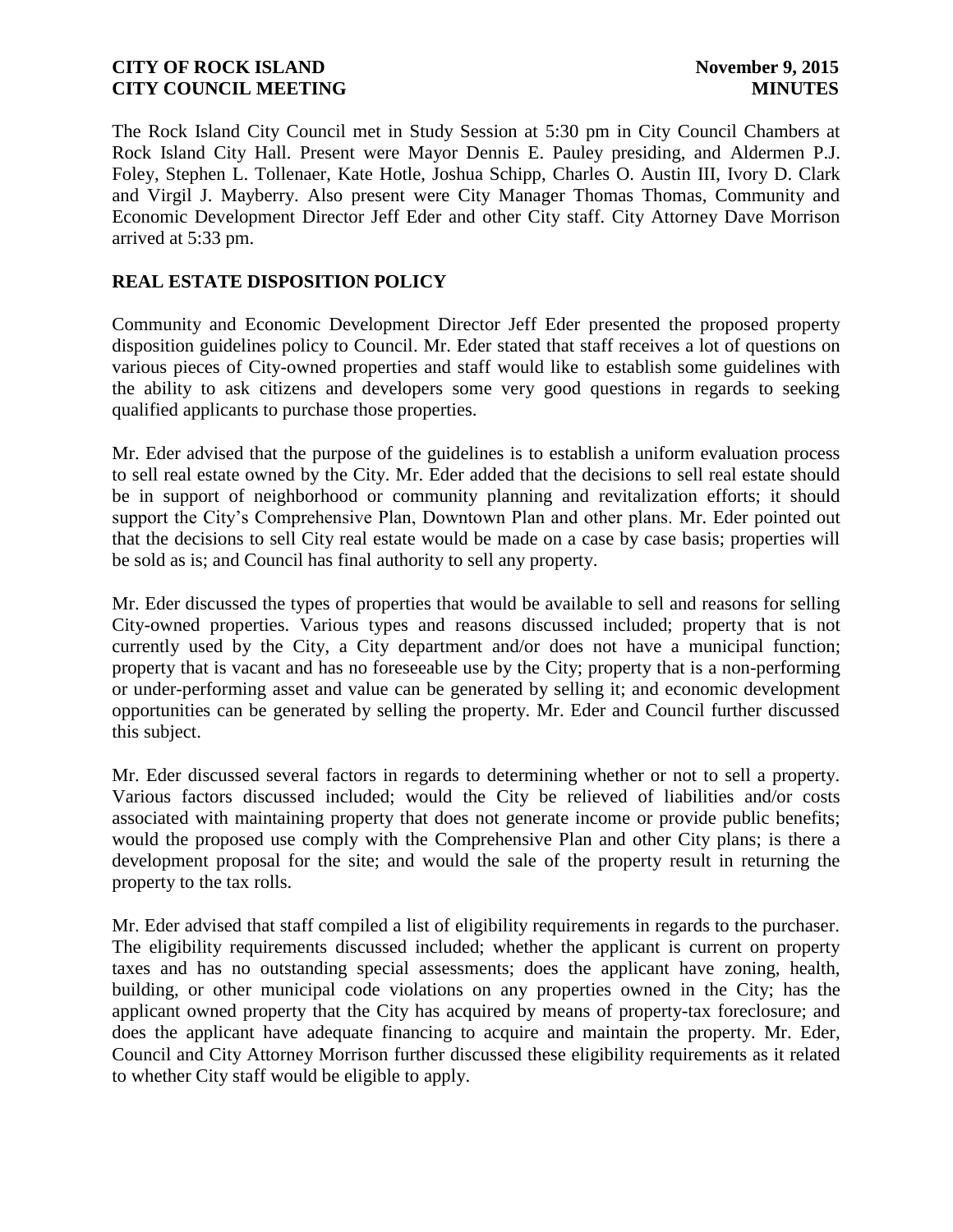Mr. Eder advised that when negotiating sale prices for properties, it is typically based on several factors including; the condition of the property; appraisal value; the amount of taxes due on the property; and the cost to the City to acquire the property. Mr. Eder commented that it may also depend on what the applicant wants to do with the property. Mr. Eder stated that an applicant that wants to purchase a property from the City should provide a development proposal for the site. Mr. Eder added that if it is an economic development project, it could have potential incentives with it if the City is selling that piece of property. Mr. Eder noted that development agreements come back to Council for consideration.

Mr. Eder discussed side-yard and backyard expansions. Mr. Eder indicated that side-yard expansions involve the sale of a whole or partial nonconforming lot to an adjacent owner, which results in the creation of a conforming lot of adequate size. Mr. Eder added that a residential side-yard expansion can allow an addition, deck or yard expansion, and a commercial side-yard expansion can expand or add to the current use and potentially increase revenue of a business. Mr. Eder explained that side-yard and backyard expansions may be permitted if several conditions are met. The conditions that Mr. Eder discussed included; the adjoining owner is an owner-occupant of the adjacent property; the adjoining owner is in good standing with the City; and the vacant lot has no current development proposals or lacks future development potential. Mr. Eder further discussed side-yard and backyard expansions. Mr. Eder also provided examples and discussed several types of expansions as it related to applicants wishing to purchase an adjacent lot for various reasons including new home construction, new garage, and lot split for side-yard expansions and backyard expansions. Council discussed these examples.

Mr. Eder discussed the application and approval process. Mr. Eder advised that in regards to the property disposition guidelines, staff would create a formal application and there would be a small nonrefundable fee that would be implemented to cover some of the administration costs. Mr. Eder explained that some properties may not be advertised so public notices in the newspaper are a good way to notify people and it lets the neighbors be aware of what is going on. It was noted that preliminary approval would go through the executive session process and final approval would be through an ordinance.

Council discussed the nonrefundable application fee as it related to whether or not the fee would cover publication costs. Council discussed the notification component as it related to the application process. Council also discussed City-owned lots as it related to appraisals. In addition, Council discussed the overall proposed guidelines. Mr. Eder stated that staff would like to start working on getting some of the pieces of property back on the tax rolls. It was a consensus among Council to move forward with the guidelines policy. Mr. Eder commented that he would put the guidelines policy into the correct format.

# **EXECUTIVE SESSION**

A motion was made by Alderman Foley and seconded by Alderman Hotle at 5:54 pm to recess to Executive Session on matters of Personnel, Property Acquisition and Litigation. The motion carried on a roll call vote. Those voting Aye being; Alderman Foley, Alderman Tollenaer, Alderman Hotle, Alderman Schipp, Alderman Austin, Alderman Clark and Alderman Mayberry; those voting No, none.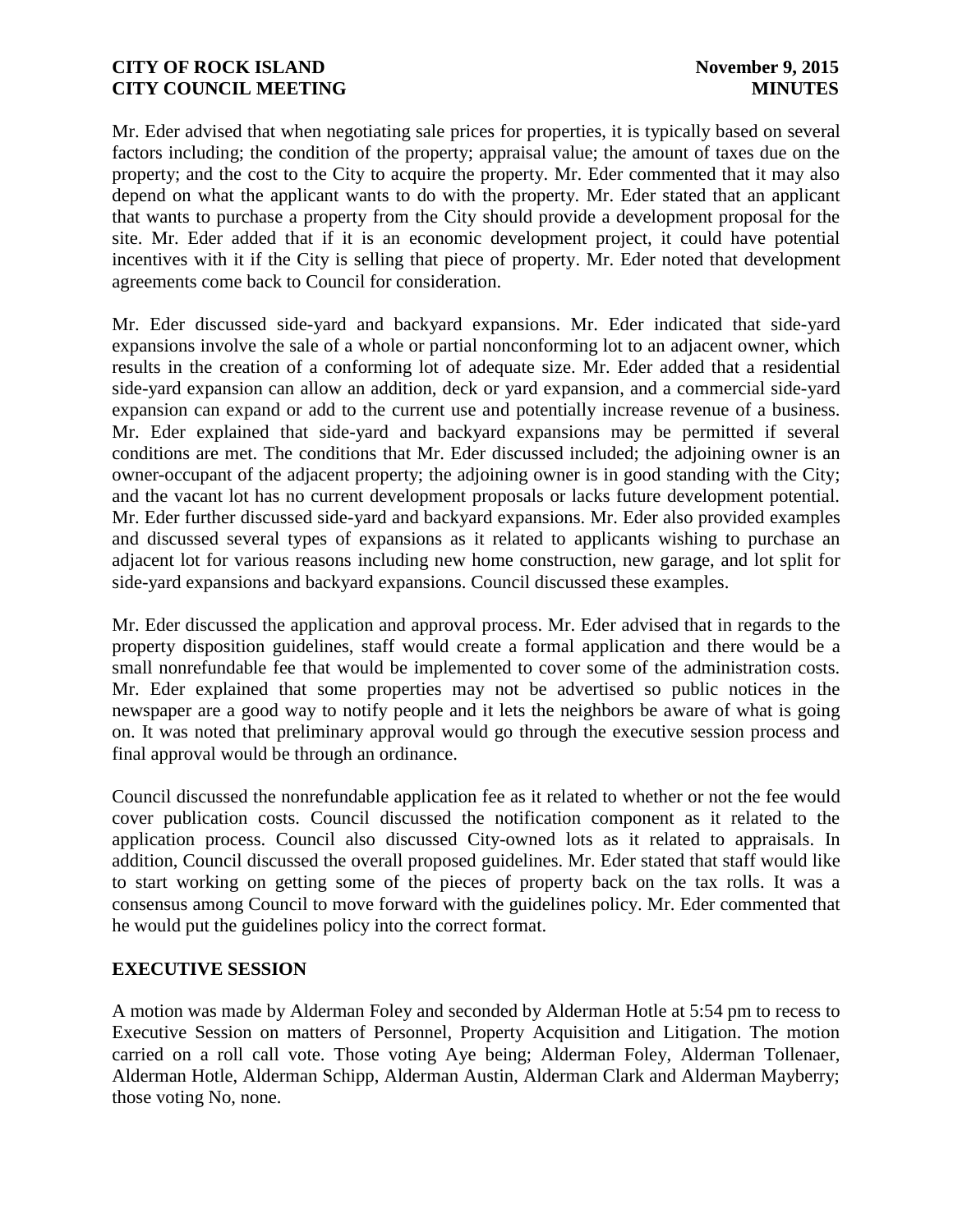Mayor Pauley reconvened the regular meeting at 6:30 pm.

### **ADJOURNMENT**

A motion made by Alderman Foley and seconded by Alderman Clark to adjourn the meeting carried by the following Aye and No vote. Those voting Aye being; Alderman Foley, Alderman Tollenaer, Alderman Hotle, Alderman Schipp, Alderman Austin, Alderman Clark and Alderman Mayberry; those voting No, none. The meeting was adjourned at 6:31 pm.

> \_\_\_\_\_\_\_\_\_\_\_\_\_\_\_\_\_\_\_\_\_\_\_\_ Aleisha L. Patchin, City Clerk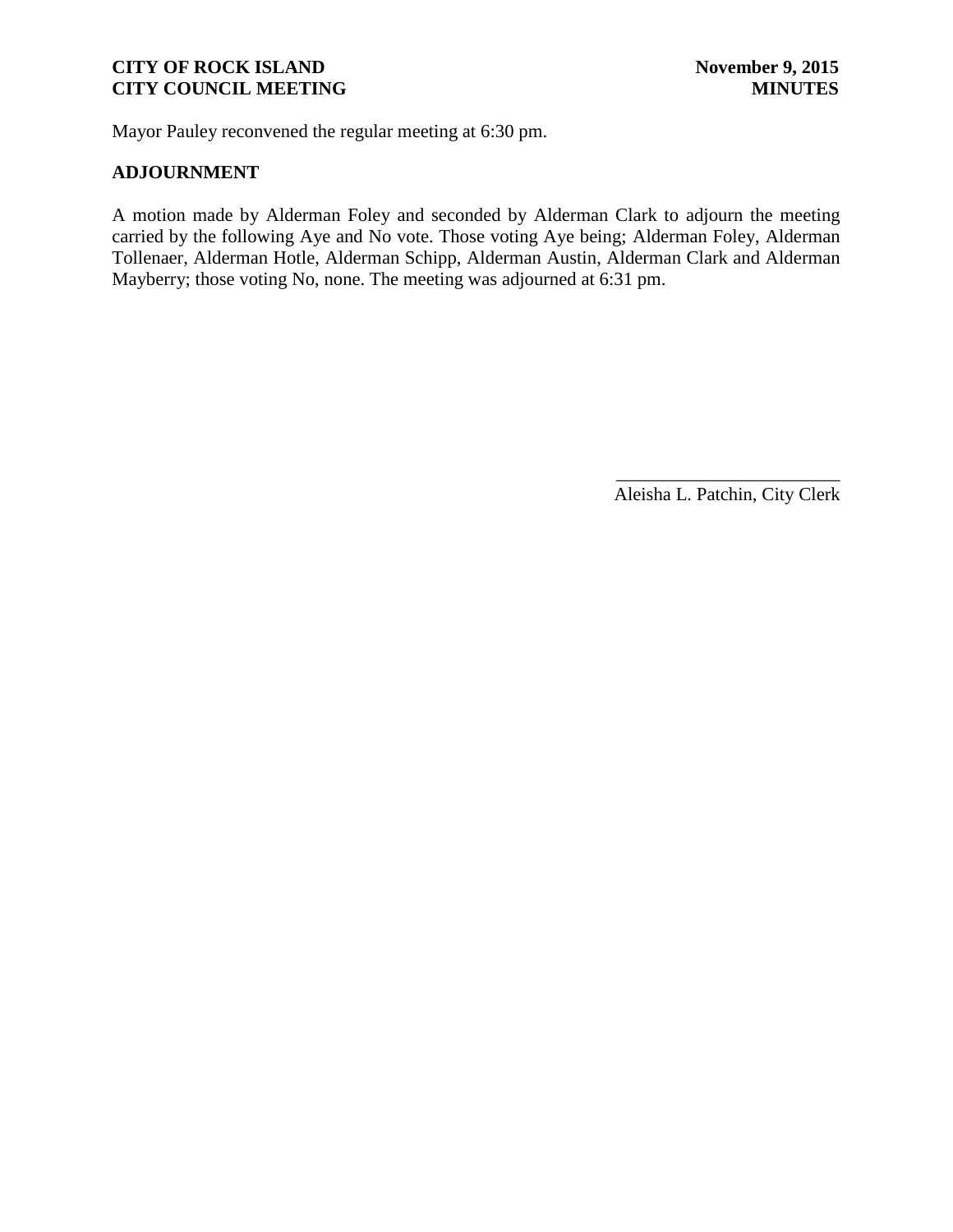Rock Island City Council met in regular session at 6:45 pm in Council Chambers of Rock Island City Hall. Present were Mayor Dennis E. Pauley presiding, and Aldermen P.J. Foley, Stephen L. Tollenaer, Kate Hotle, Joshua Schipp, Charles O. Austin III, Ivory D. Clark and Virgil J. Mayberry. Also present were City Manager Thomas Thomas and City Attorney Dave Morrison.

#### Introductory Proceedings

Mayor Pauley called the meeting to order and led in the Pledge of Allegiance. Alderman Foley gave the Invocation.

#### Agenda Item #5 **Minutes of the meeting of November 2, 2015.**

A motion was made by Alderman Hotle and seconded by Alderman Schipp to approve the Minutes of the meeting of November 2, 2015 as printed. The motion carried by the following Aye and No vote; those voting Aye being; Alderman Foley, Alderman Tollenaer, Alderman Hotle, Alderman Schipp, Alderman Austin, Alderman Clark and Alderman Mayberry; those voting No, none.

### Agenda Item #6 **Update Rock Island by Mayor Pauley.**

Mayor Pauley stated that City of Rock Island facilities will be open on Veteran's Day, November 11, 2015. Refuse, recycling and yard waste will be collected as normal.

Mayor Pauley stated that the Martin Luther King, Jr. Community Center and Kiwanis Club of Rock Island will be sponsoring the 39<sup>th</sup> Annual Children's Christmas Party on December 16, 2015 at 5:00 pm. The Mayor added that the program provides wrapped gifts, books and treats for Rock Island/Milan children, ages 3 to12 yrs, whose families are in need of assistance during the holiday season. Interested parents need to register at the Martin Luther King, Jr. Community Center,  $630\,9^{th}$  Street, from now until Thursday, December 10. Mayor Pauley stated that you must be able to show identification for proof of your child and residency. Sign-up times will be at the Center's Office from 9:00 am  $-$  4:30 pm, Monday through Friday during this sign-up period only. For more information, please contact Kristia LeShoure at (309) 732-2999.

Join the Rock Island Public Library Foundation for our 11<sup>th</sup> annual Food for Thought celebrating "American Classics" on Thursday, November  $12<sup>th</sup>$ , from 5:00 pm to 7:30 pm at the main library located at 401 19<sup>th</sup> Street. Mayor Pauley stated that a \$40.00 admission includes complimentary appetizers, craft beer, wine, soft drinks, silent auction bidding, music and sparkling conversation. You can pay at the door with cash, check, or credit card. To register or get more information, please contact Kathy Lelonek at RIPLFoundation@gmail.com or call (309) 752- 3014.

Mayor Pauley advised that the Martin Luther King, Jr. Community Center is delighted to invite the community to our Thanksgiving Holiday Dinner on Sunday, November 22, 2015 at the King Center,  $630 - 9$ <sup>th</sup> Street. We look forward to serving our guests from 11:00 am to 3:00 pm. Please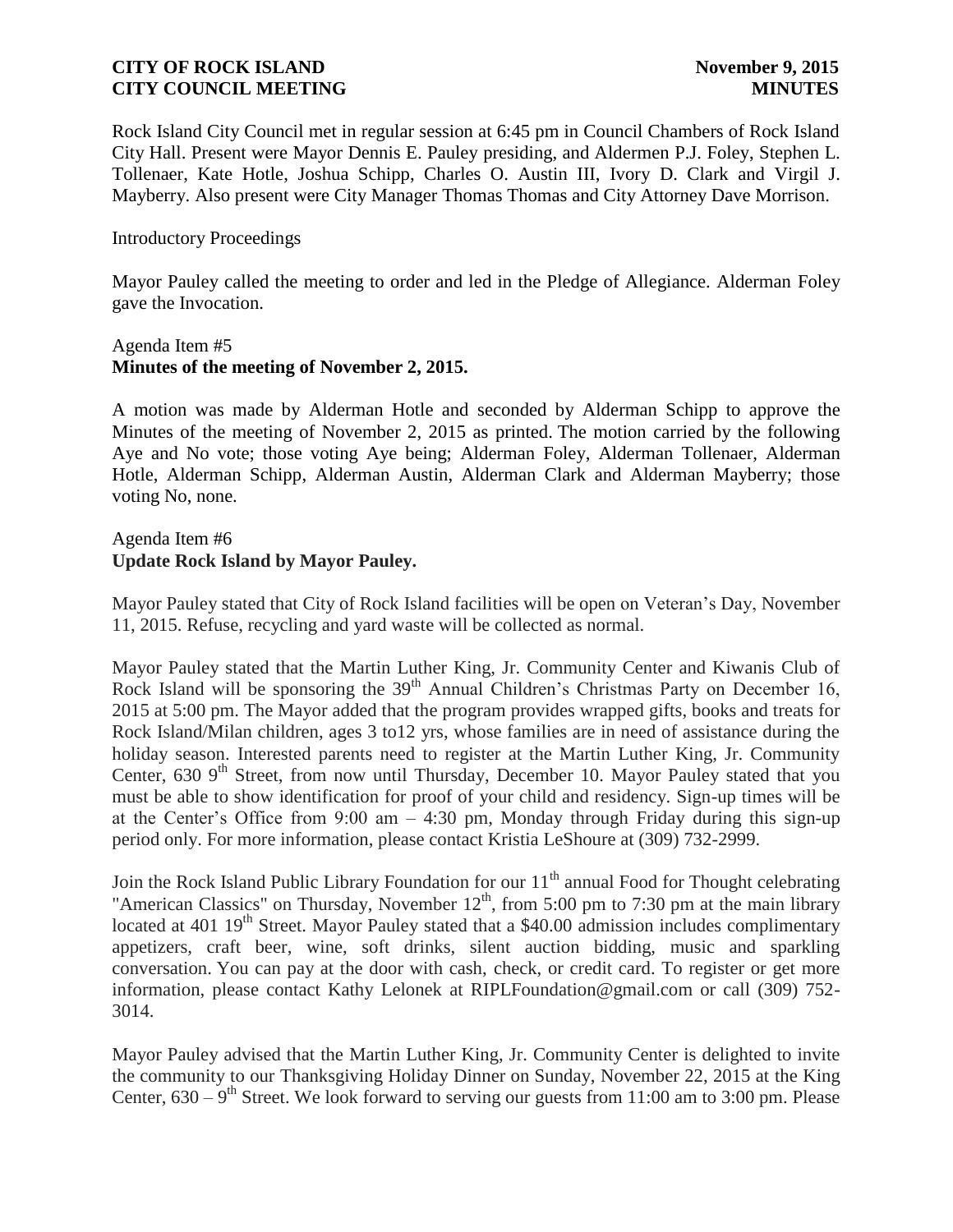come enjoy a hot holiday meal and warm neighborhood fellowship. Mayor Pauley commented that if you are interested in volunteering between the times of  $7:00 \text{ am} - 3:00 \text{ pm}$ , we have a variety of opportunities. Please come on that day, sign-up, and we will have someone available to assist you as you share your talents and time as a valued volunteer.

Mayor Pauley stated that T-REX PLANET will land at the QCCA Expo Center, 2621 4<sup>th</sup> Avenue, Saturday, November  $14<sup>th</sup>$  from 10:00 am to 9:00 pm and Sunday, November  $15<sup>th</sup>$  from 10:00 am to 7:00 pm. The Mayor added that there will be a range of fun and engaging activities designed to appeal to all members of the family. This event simulates what it would be like to experience the Jurassic, Triassic, and Cretaceous periods first hand. Mayor Pauley noted that the main exhibit features over 40 life size ultra-realistic animatronic dinosaurs. General admission for adults is \$17 per adult and for children ages 1 and older is \$19 per child and it includes the Dino exhibit, unlimited access to our Fossil Dig, basketball game, Dinosaur Band, Dino Theatre and Dino Bounce Castles area. It also includes a free game: Dino Soar!, which can be downloaded from the Apple Store and Google Play Store. Kids under 1 are free.

Mayor Pauley stated that on December 4, 2015, Bent River Brewing Company along with the U.S. Marine Corps will be hosting its annual evening benefit to raise funds and collect toys for Quad Cities Toys for Tots. There will be live music, hors d'oeuvres, a silent auction, raffle prizes, and a special release of a limited batch of a Bent River Brew from 5:00 pm to 2:00 am at 512 24<sup>th</sup> Street. Mayor Pauley commented that donations of new unwrapped toys are needed.

# Agenda Item #7 **Presentation of the Financial Management Report for September 2015.**

Finance Director Cynthia Parchert highlighted various pages of the Financial Management Report. Ms. Parchert commented that the report reflects January 1, 2015 through September 30, 2015. Ms. Parchert noted that the target is 75%. Ms. Parchert pointed out that in the General Fund as of September  $30<sup>th</sup>$ , there was a loss of \$96,308.00. Ms. Parchert added that she expects a turn around before the end of the year. Ms. Parchert indicated that cash in the housing and community development fund is a negative \$461,064.00; this is due to the City not being able to draw down the block grant. Ms. Parchert commented that she expects to have a draw down before the end of the year and that will put the cash balance back in the positive.

Ms. Parchert discussed the impact of the State of Illinois' budget in regards to three taxes that the City has not received yet; the taxes include video gaming at \$46,145.00, riverboat gaming at \$1.2 million dollars and motor fuel tax at \$340,000.00. Ms. Parchert noted that the motor fuel tax amount is an estimate based on what the City has received in the past.

Ms. Parchert advised that the City's investment policy states that there should be no more than 20% in any one institution. Ms. Parchert added that the City is running into problems with this because interest rates are so low that banks are not wanting to bid on the City's money for CD's and as a result, the City has almost 32% with American Bank and about 29% at First National Bank. Ms. Parchert added that both of those are secured with investments. However, the City is not in compliance with the investment policy. Ms. Parchert pointed out that Council will see in the December report that the City has made some treasury note purchases through American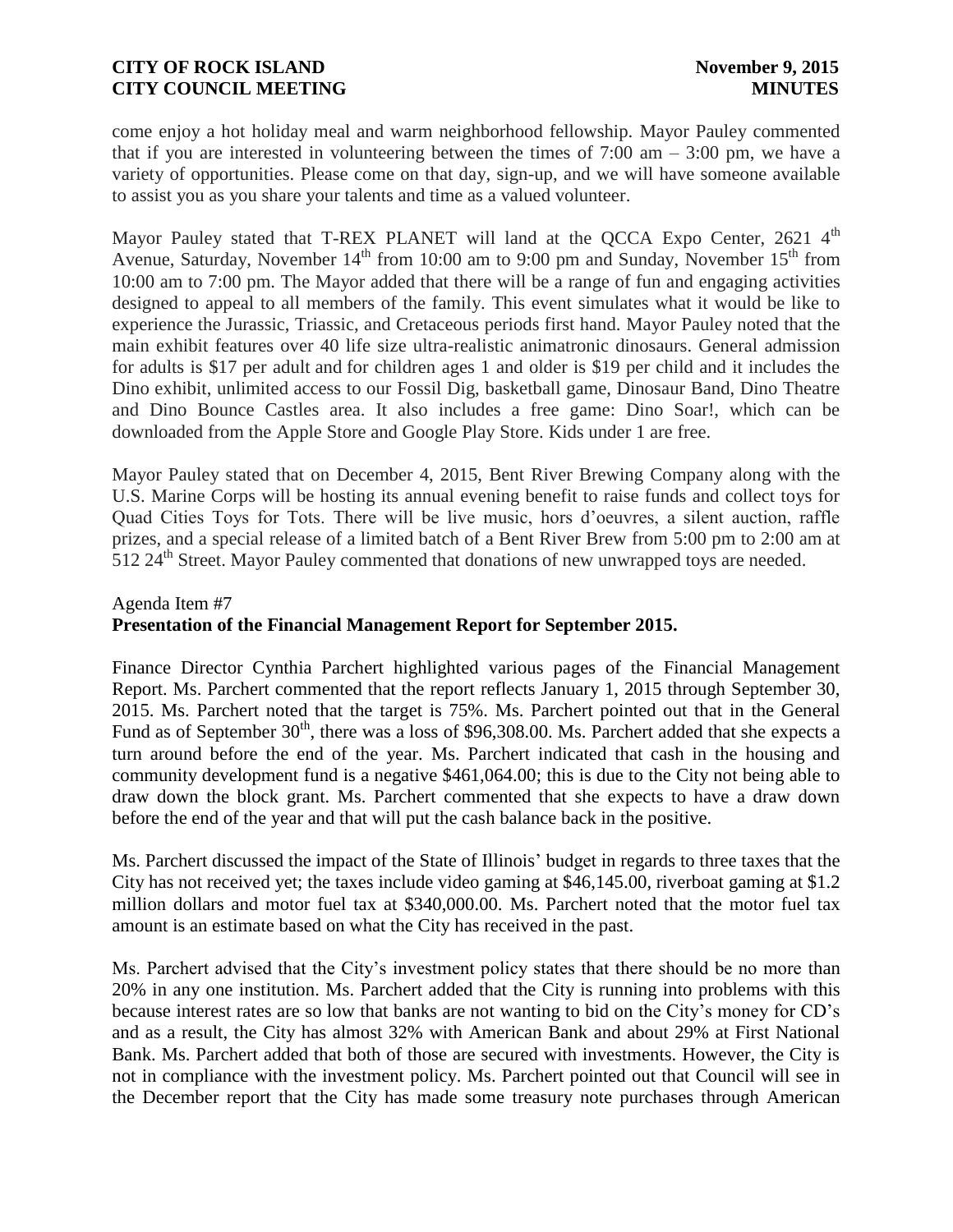Bank in their trust department, and as a result, the City should be back in compliance before the end of the year.

Council discussed Ms. Parchert's Financial Management Report presentation.

### Agenda Item #8 **Presentation of the Calendar Year 2016 Budget.**

Finance Director Cynthia Parchert presented to Council an overview of the Calendar Year 2016 Budget.

Ms. Parchert stated that this budget reflects no property tax increase; a balanced General Fund; services maintained at the level that citizens expect; the City's continued good financial strength; and continued progress towards accomplishing the strategic goals developed by Council.

Ms. Parchert advised that for Calendar 2016, the total budget is \$131,711,743.00 and it captures the total spending over nine departments and 58 funds. Ms. Parchert referred to the chart and stated that the largest fund budgets include the General Fund, water fund, sewer fund and stormwater fund. Ms. Parchert indicated that personnel costs make up 36% of total expenditures followed by services at 20% and capital at 15%. Ms. Parchert indicated that the total budgeted revenue is \$125,960,332.00. Ms. Parchert commented that revenues are slightly less than expenditures. It was noted that charges for services account for 20% of revenues and the debt proceeds category reflects loan proceeds from the IL EPA loan program for the water treatment filter building. Ms. Parchert stated that total revenues are less than expenditures and the difference is being funded by cash on hand and is derived from carryover projects.

Ms. Parchert stated that State and local taxes make up almost 20% of total revenue; gaming makes up \$4.9 million dollars; utility taxes are \$2.2 million dollars; telecom taxes are \$1.0 million dollars; income tax is at \$4.0 million dollars; and replacement and sales taxes are almost \$3.0 million dollars each. Ms. Parchert stated that property tax revenue is projected at \$10,953,363.00 and it is the same as it has been for the last four years. Ms. Parchert commented that 52% of this revenue is allocated to support Police and Fire pensions, which is \$5.7 million dollars. Ms. Parchert added that this is up 2.0% from 2015 and 9.0% from 2014. Ms. Parchert commented that General Fund support at \$1.21 million dollars receives 11% property tax, which is down \$2.0 % from 2015 and 9.0% from 2014.

Ms. Parchert stated that General Fund expenses are at \$37,120,914.00. Ms. Parchert added that Police constitutes the largest share at \$13 million dollars or 35%; Fire is at 29% or \$10.6 million dollars of the budget; and Public Works is at 20% or \$7.2 million dollars. Ms. Parchert commented that 80% of General Fund spending is on the core services of Police, Fire and Public Works. Ms. Parchert noted that 67% of General Fund expenses are for personnel expenses; these expenses are for services such as Police and Fire protection, street repair and snow removal.

Ms. Parchert discussed various enterprise funds. Ms. Parchert advised that the budget for the water fund is \$18,383,250.00 and \$11.3 million dollars is for capital. Ms. Parchert commented that capital makes up the majority of this budget; this is for work that is scheduled to be done on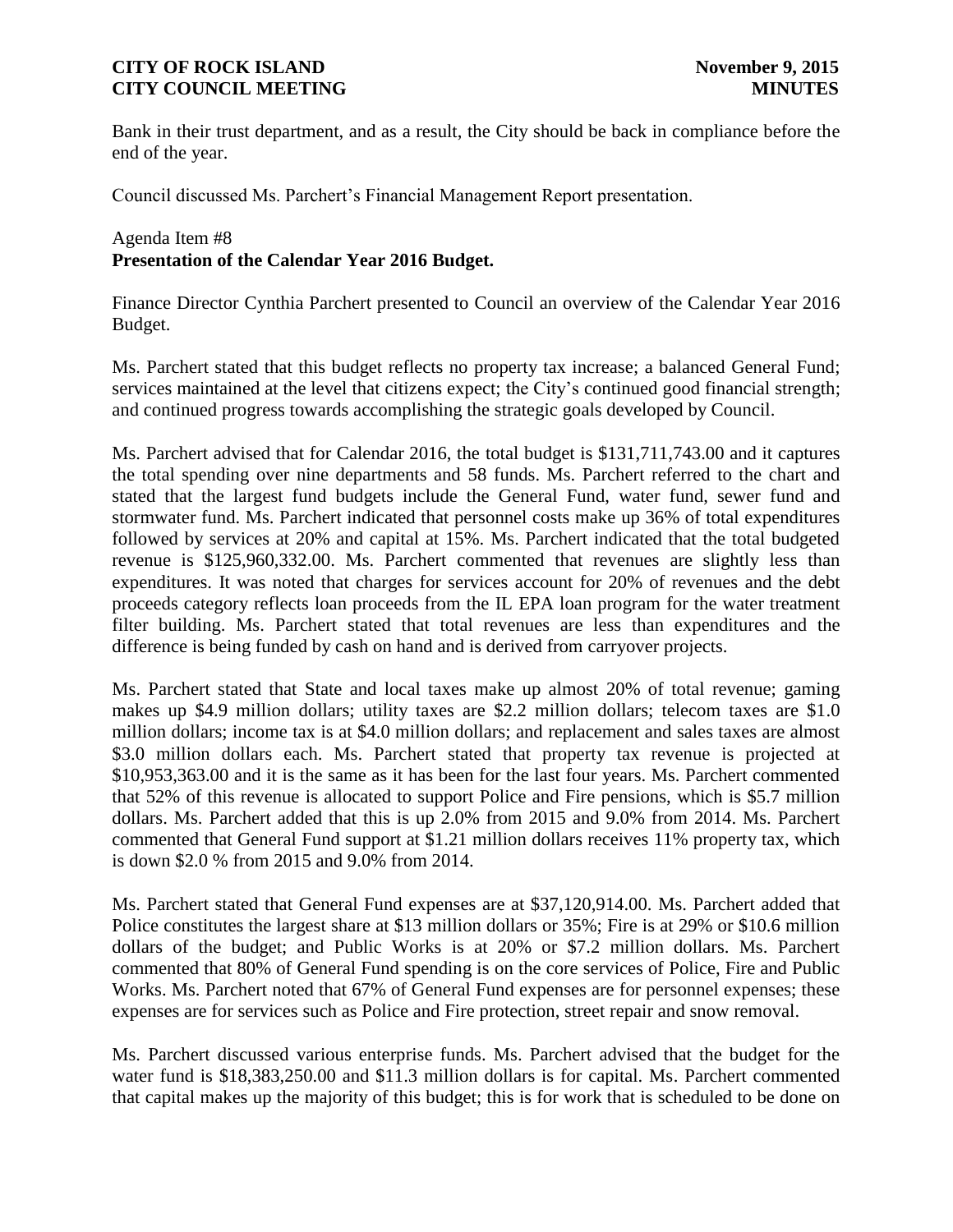the water treatment filter building. Ms. Parchert advised that the waste water budget is \$15,270,350.00 and about \$7.0 million dollars is for capital. It was noted that the capital includes projects such as the Blackhawk Lift Station and Storm Water Separation. Ms. Parchert pointed out that debt service is about 25% or \$3.81 million dollars and that is for the loans from the EPA that the City borrowed in order to complete the Long Term Control Plan.

Ms. Parchert advised that the recreation fund has received some attention due to the continued deficit spending in this fund. Ms. Parchert added that personnel expenses are \$3.07 million dollars and make up almost 50% of the Parks and Recreation budget; the deficit that is budgeted for 2016 is \$893,000.00.

Ms. Parchert stated that General Fund carryover is \$1,778,686.00, which is one of the funding sources for capital projects. Ms. Parchert added that per policy, the City has to maintain a fund balance in the General Fund of 90 day reserves and anything in excess of that gets transferred to the Capital Improvement Plan.

Ms. Parchert advised that overall, the tax rate has remained relatively stable since 2011. Ms. Parchert indicated that the decrease seen in recent years is the result of the equalized assessed value (EAV) coming in higher than originally expected; the rate has decreased slightly. Ms. Parchert further discussed the tax rate and equalized assessed value (EAV). Ms. Parchert discussed property tax. Ms. Parchert advised that the Police pension and Fire pension is taking more of the property tax. Ms. Parchert further discussed the tax rate history, property tax and the equalized assessed value (EAV).

Ms. Parchert concluded that the budget review sessions will be held on Monday, November  $16<sup>th</sup>$ and Monday, November  $23<sup>rd</sup>$ . Ms. Parchert added that the budget will be presented for approval on December  $7<sup>th</sup>$ , and it will be adopted prior to the beginning of the budget year that starts on January 1, 2016.

Mayor Pauley stated that the budget will be reviewed the next two Monday nights and regular Council meetings will not be held. Mayor Pauley added that the budget sessions are open and anyone can attend; each department will be presenting their budget.

Council discussed Ms. Parchert's presentation.

#### Agenda Item #9

**Public Hearing on a request from Sheila Parker for a Special Use Permit to operate a nonperishable food store (candy, beverages, chips and packaged frozen items) out of the former residence at 1215 6 th Street.**

Mayor Pauley closed the regular meeting and opened a Public Hearing at 7:13 pm on a request from Sheila Parker for a Special Use Permit to operate a non-perishable food store (candy, beverages, chips and packaged frozen items) out of the former residence at 1215  $6<sup>th</sup>$ Street.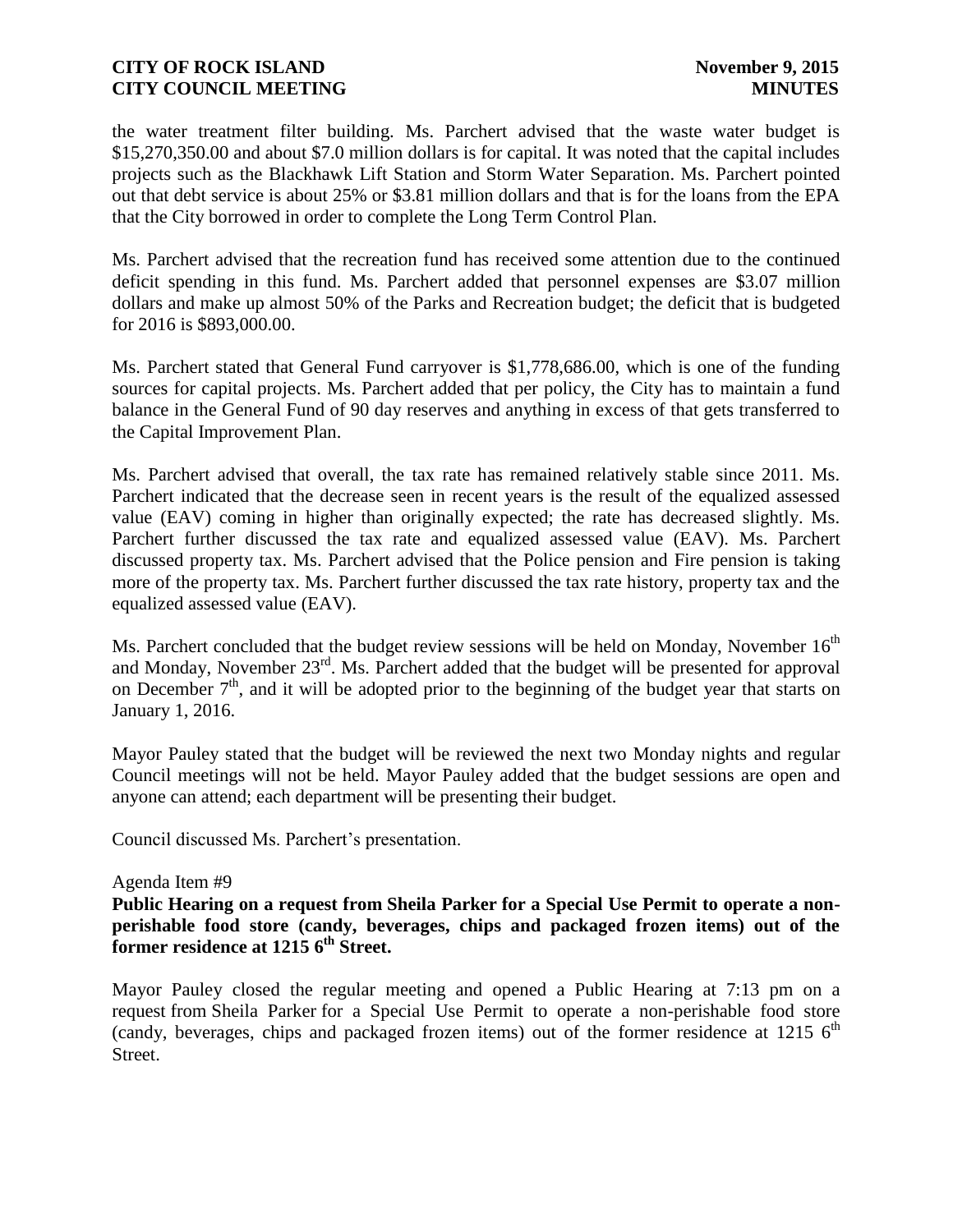Sheila Parker stepped forward. Mayor Pauley advised that Alderman Clark stated that Ms. Parker wanted to remove this item from the Agenda and come back at a later time. Mayor Pauley commented that it is up to Ms. Parker as to whether or not she wants to remove it now and come back at a later time and present the issue. Mayor Pauley inquired upon Ms. Parker as to whether she wanted to remove the item. Ms. Parker stated yes. Mayor Pauley stated that it will be taken off the Agenda for today. Mayor Pauley then closed the public hearing and reconvened the regular meeting at 7:14 pm.

#### Agenda Item #10

### **A Resolution approving an agreement with the City Manager and authorizing the Mayor to execute the contract documents.**

It was moved by Alderman Schipp and seconded by Alderman Clark to adopt the Resolution.

Discussion followed. Alderman Schipp stated that he appreciates the work the City Manager has done for the  $6<sup>th</sup>$  Ward and the work he has done throughout the City. Alderman Schipp commented that he has full faith and confidence in the City Manager to do the job that Council has asked him to do.

Alderman Clark stated that the City Manager is working hard and is doing a wonderful job in regards to working with staff and Council in trying to do what is best for Rock Island. Alderman Clark commended City Manager Thomas on the job he has done in this last year.

After discussion, the motion carried by the following Aye and No vote; those voting Aye being; Alderman Foley, Alderman Tollenaer, Alderman Hotle, Alderman Schipp, Alderman Austin, Alderman Clark and Alderman Mayberry; those voting No, none.

### Agenda Item #11 **CLAIMS**

It was moved by Alderman Austin and seconded by Alderman Foley to accept the following reports and authorize payments as recommended. The motion carried by the following Aye and No vote; those voting Aye being; Alderman Foley, Alderman Tollenaer, Alderman Hotle, Alderman Schipp, Alderman Austin, Alderman Clark and Alderman Mayberry; those voting No, none.

a. Report from the Human Resources Department regarding payment in the amount of \$14,166.89 to Dave Morrison for legal services rendered for the month of October.

b. Report from the Human Resources Department regarding payment in the amount of \$4,000.00 to Jackson Square Lofts LLC and Jeffrey Roessler for General Liability claim.

c. Report from the Human Resources Department regarding payment in the amount of \$4,356.51 to Pekin Insurance Company for General Liability claim.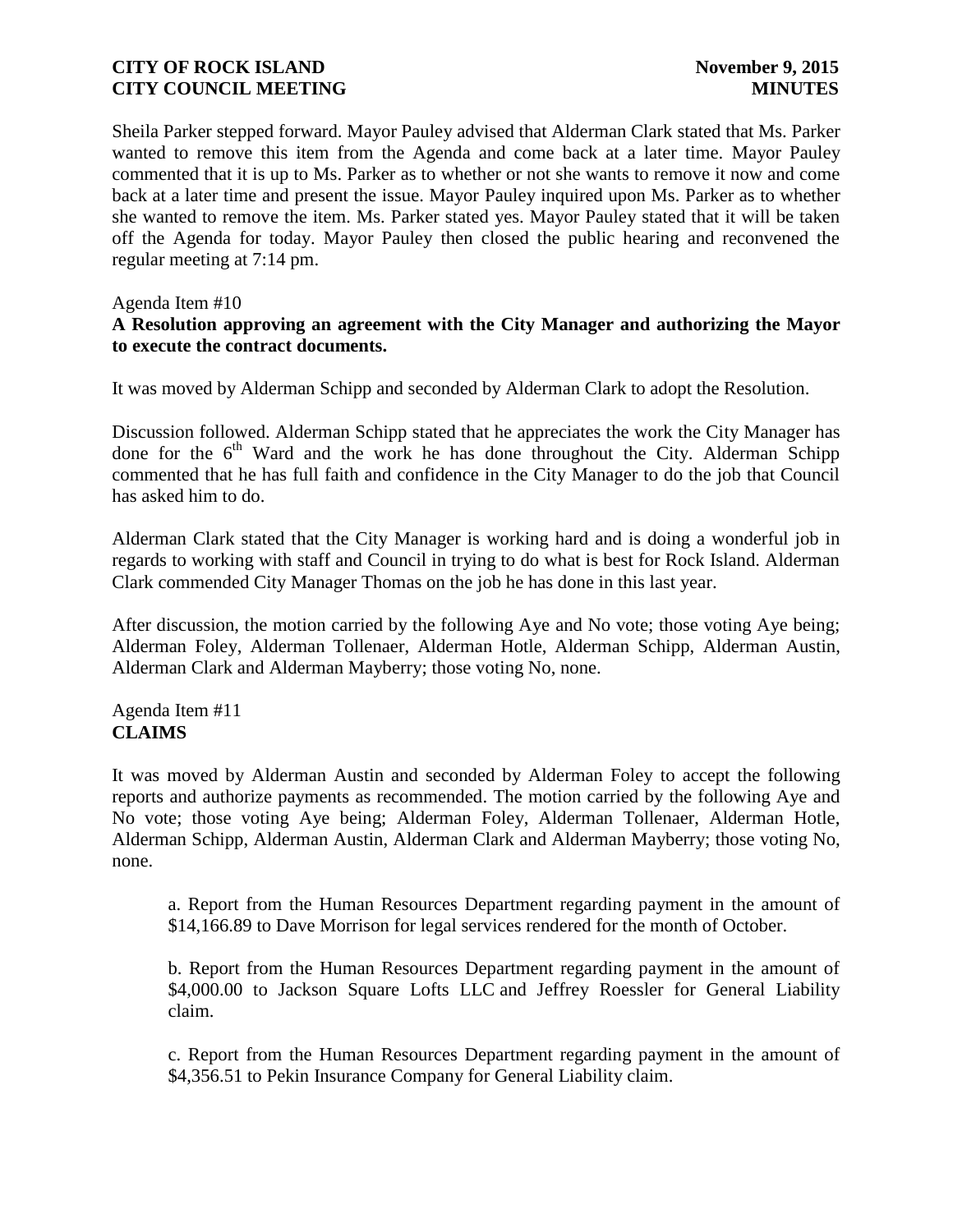d. Report from the Public Works Department regarding payment in the amount of \$10,168.40 to Ferguson Waterworks for the purchase of repair clamps.

e. Report from the Public Works Department regarding payment #1 in the amount of \$25,575.00 to Midwest Mudjacking Service for services provided for the Mudjacking Program project.

f. Report from the Public Works Department regarding payment #3 in the amount of \$209,209.51 to Valley Construction for services provided for the  $11<sup>th</sup>$  Street Improvements at  $47<sup>th</sup>$  Avenue project.

g. Report from the Public Works Department regarding payment #23 in the amount of \$1,510,448.62 to Gilbane Building Company for construction services provided for the Rock Island Police Station project.

h. Report from the Public Works Department regarding payment in the amount of \$173,709.18 to Office Solutions for the delivery of office furniture for the Rock Island Police Station project.

#### Agenda Item #12

### **Claims for the week of October 30 through November 5 in the amount of \$1,536,591.09.**

Alderman Tollenaer moved and Alderman Foley seconded to allow the claims. The motion carried by the following Aye and No vote; those voting Aye being; Alderman Foley, Alderman Tollenaer, Alderman Hotle, Alderman Schipp, Alderman Austin, Alderman Clark and Alderman Mayberry; those voting No, none.

# Agenda Item #13 **Purchase Card Claims for the month of October in the amount of \$53,070.25.**

It was moved by Alderman Clark and seconded by Alderman Schipp to approve the purchase card claims. The motion carried by the following Aye and No vote; those voting Aye being; Alderman Foley, Alderman Tollenaer, Alderman Hotle, Alderman Schipp, Alderman Austin, Alderman Clark and Alderman Mayberry; those voting No, none.

#### Agenda Item #14

### **Report from the Public Works Department regarding the uniform lease/maintenance agreement with Phelps Uniform Service Company, recommending to extend the lease agreement for three additional years.**

Alderman Schipp moved and Alderman Foley seconded to approve the extension as recommended. The motion carried by the following Aye and No vote; those voting Aye being; Alderman Foley, Alderman Tollenaer, Alderman Hotle, Alderman Schipp, Alderman Austin, Alderman Clark and Alderman Mayberry; those voting No, none.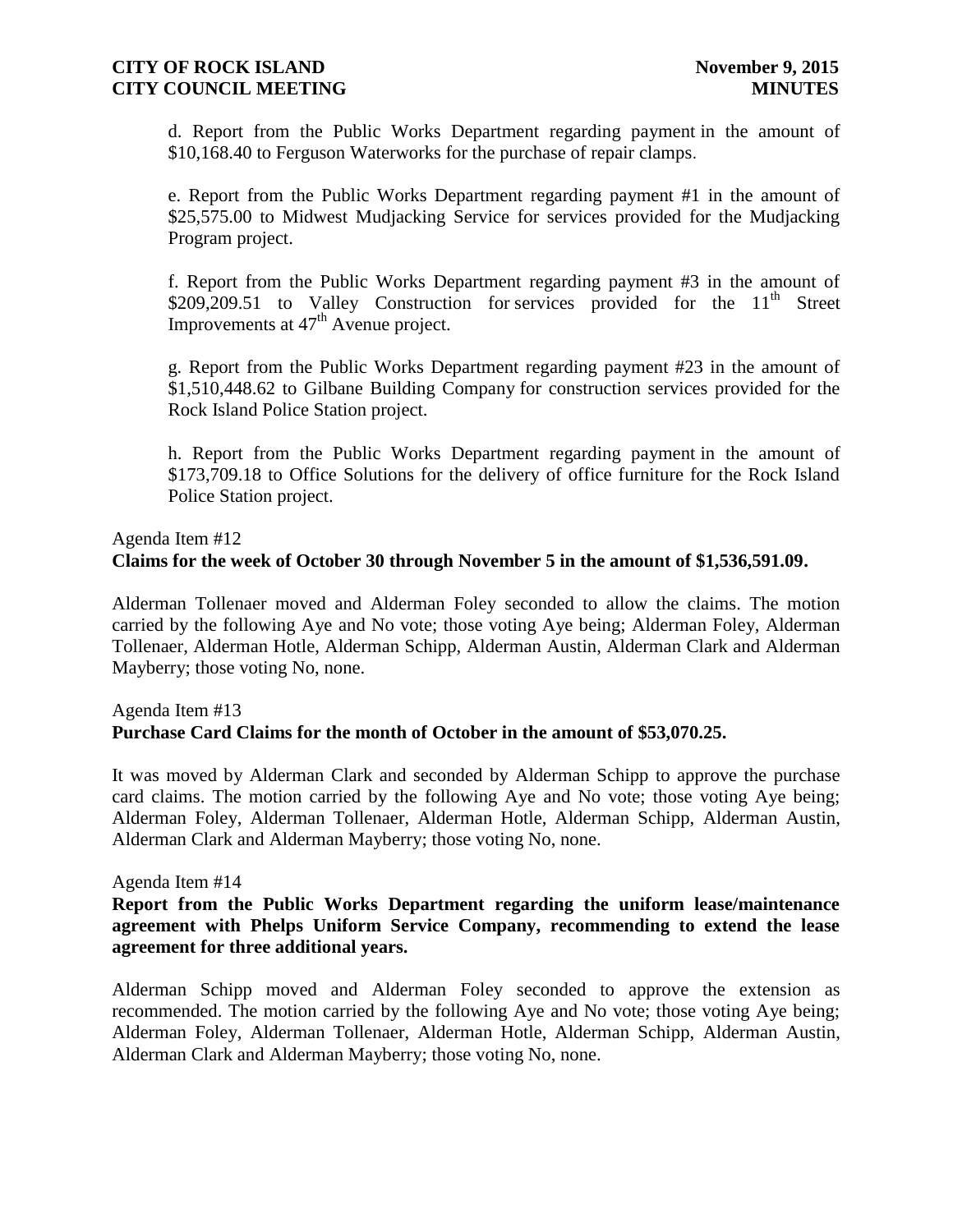#### Agenda Item #15

**Report from the Community and Economic Development Department regarding the Citizen's Advisory Committee recommendations for 2016-2017 Community Development Block Grant (CDBG) monies and Gaming Grant fund allocations**.

It was moved by Alderman Hotle and seconded by Alderman Austin to approve the allocations as recommended.

Discussion followed. Alderman Hotle thanked the citizens that served on the committee. Alderman Hotle added that this is a great opportunity for non-profits to be able to receive some additional funding from the City and go and do good things in Rock Island.

Alderman Schipp thanked Jumer's for having their business in Rock Island. Alderman Schipp added that this is another way the City benefits from their presence here in this community.

After discussion, the motion carried by the following Aye and No vote; those voting Aye being; Alderman Foley, Alderman Tollenaer, Alderman Hotle, Alderman Schipp, Alderman Austin, Alderman Clark and Alderman Mayberry; those voting No, none.

#### Agenda Item #16 **Report from the Finance Department regarding the proposed downtown parking changes effective January 1, 2016.**

Alderman Hotle moved and Alderman Foley seconded to approve the proposed changes as recommended and refer to the City Attorney for an ordinance.

Discussion followed.

Alderman Foley stated that this is something that he pushed for a year or two ago. Alderman Foley stated that he is excited to see this happen. Alderman Foley commented that the four hour parking will help take the impediments away from people going and parking downtown. Alderman Foley further discussed this item.

Alderman Hotle advised that this is really the first big step the City is taking from the plan that was approved in May. Alderman Hotle added that parking was brought up a lot by the community. Alderman Hotle commented that this will help people feel that it is easier to park in the downtown; it will be more welcoming and friendly. Alderman Hotle indicated that there will be no more meters in the downtown and eventually the idea will be to keep those meters as a downtown fundraising piece for downtown arts or some other idea that has been proposed. Alderman Hotle indicated that the permitted lots C and E will be free unlimited parking except for some reserved spaces for people that live in the downtown, and all of the timed lots will be four hours. Alderman Hotle added that street parking will be four hours with a few specific 30 minute spots. Alderman Hotle stated that she is really excited to see this happen.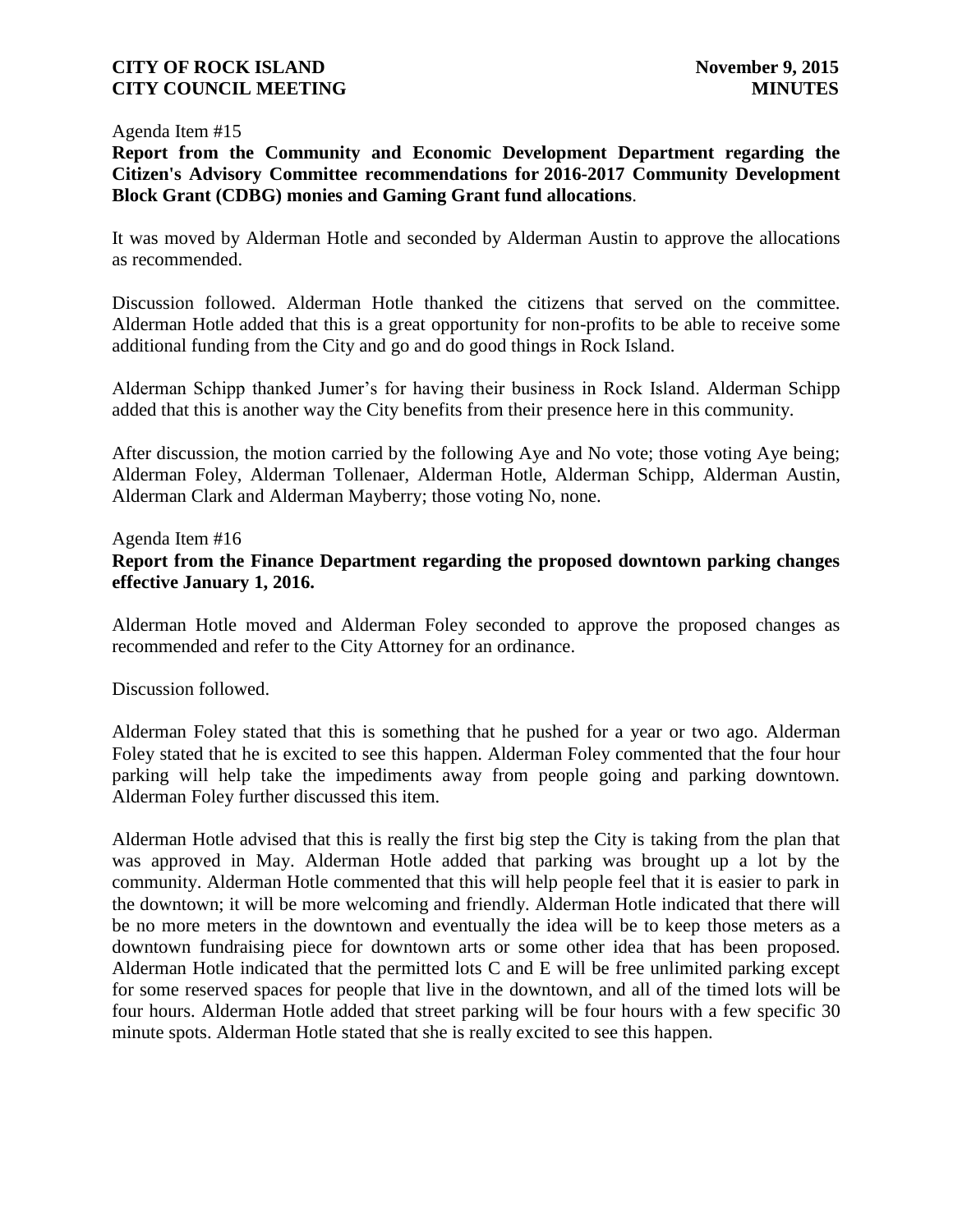After discussion, the motion carried by the following Aye and No vote; those voting Aye being; Alderman Foley, Alderman Tollenaer, Alderman Hotle, Alderman Schipp, Alderman Austin, Alderman Clark and Alderman Mayberry; those voting No, none.

At this time, Mayor Pauley moved item #18 up on the Agenda.

#### Agenda Item #18

**Report from the Traffic Engineering Committee regarding a request to install stop signs at the intersections of 45th Street, 9th Avenue and 45th Street, 10th Avenue.** 

Alderman Schipp requested that Mr. James Larrabee speak on this item prior to Council making a motion.

Mr. Larrabee stated that he represents the Keystone neighborhood where this project is going on. Mr. Larrabee added that he didn't dispute the numbers from the Traffic Engineering Committee review. Mr. Larrabee discussed 45<sup>th</sup> Street and the intersections. Mr. Larrabee stated that the intersection that is being looked at goes directly over the hill into the park. Mr. Larrabee added that traffic is significantly higher when soccer games are going on during the weekend and that is also when all of the children in the neighborhood are using that street with no sidewalk as the right of way to get to the playground in the park. Mr. Larrabee commented that since the Traffic Engineering Committee stated that it was a low cost project, the neighborhood is asking Council to rethink the report when considering the request.

Alderman Schipp moved and Alderman Hotle seconded to approve the request and refer to the City Attorney for an ordinance.

**Note:** the original motion on the Agenda was to deny the request.

Discussion followed. Alderman Foley stated that he is in favor of the stop signs and the safety component.

Alderman Mayberry thanked Mr. Larrabee for following up and coming to the meeting and for the letter that he sent about this item.

Alderman Schipp stated that there are some great people in the Keystone neighborhood; they care about the neighborhood and Council is happy to help out.

After discussion, the motion carried by the following Aye and No vote; those voting Aye being; Alderman Foley, Alderman Tollenaer, Alderman Hotle, Alderman Schipp, Alderman Austin, Alderman Clark and Alderman Mayberry; those voting No, none.

Agenda Item #17

**Report from the City Attorney regarding rescinding the September 14, 2015 motion approving the final plat for the Blackhawk Crematory Addition at 4205 30th Street, recommending not to rescind the approval.**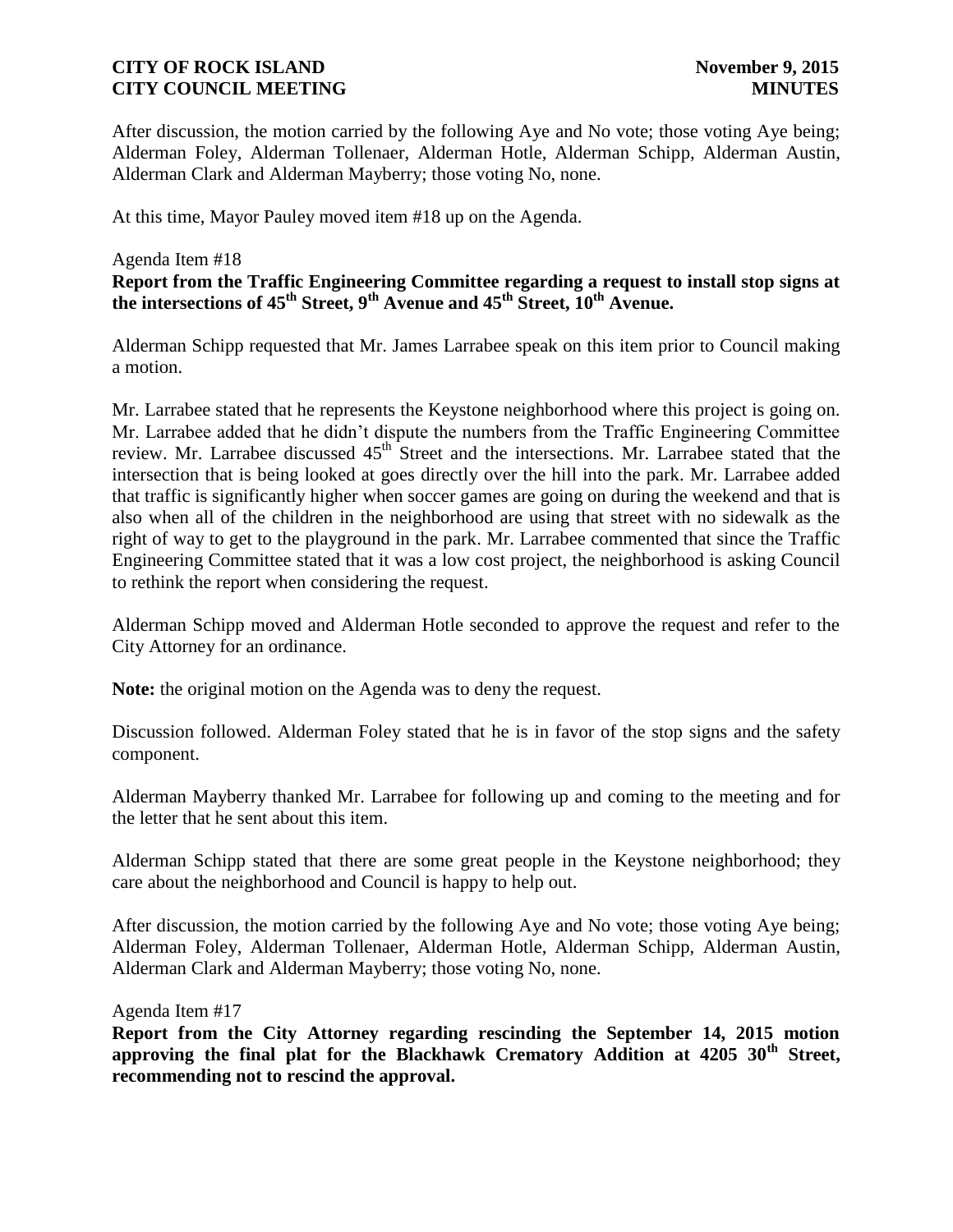Alderman Tollenaer moved to approve rescinding the approval of the final plat, Alderman Mayberry seconded.

Mayor Pauley stated that tonight, we are considering a motion to reverse the approval of the plat for the proposed crematorium; the zoning for the crematorium has already been approved by the Board of Zoning Appeals. Mayor Pauley advised that if the decision on the plat is reversed, the cemetery cannot sell the property to the developers. Mayor Pauley added that the developers would have other options such as leasing the property or a lawsuit. The Mayor pointed out that a motion to reverse does not keep the crematorium from being built.

Alderman Tollenaer stated that technically the zoning did not change; we are putting a variance on a variance that is already there; it is not a zoning change. Alderman Tollenaer stated that he brought this motion to Council because of alleged misinformation from the  $4<sup>th</sup>$  Ward and  $7<sup>th</sup>$ Ward constituents and procedural errors that happened.

Kevin Rafferty of 2545 13<sup>th</sup> Street, Moline, IL stepped forward. Mr. Rafferty stated that there has been some disconnect over some of the things that he has stated and what was intended to be stated. Mr. Rafferty discussed his answers in regards to the September  $14<sup>th</sup>$  Council meeting and the Board of Zoning Appeals meeting. Mr. Rafferty stated that in regards to the September  $14<sup>th</sup>$ meeting, the question was asked about contaminants coming out of the crematory and whether they were less than 10% of a typical fireplace. Mr. Rafferty indicated that he had said that it would be four times more. Mr. Rafferty explained that the fireplace emissions are four times more than what the emissions from a crematory machine (that they are purchasing) would be. Mr. Rafferty added that the handout stated that, and that is what I meant to say. Mr. Rafferty stated that during the BZA meeting, there were two residents that had concerns about being able to visually see the building. Mr. Rafferty stated that he said at that time that the neighbors would not see that building through the woods. Mr. Rafferty noted that he meant to say that the two neighbors that had objections would probably not visually see that building. Mr. Rafferty advised that he was not trying to misinform or mislead anybody. Mr. Rafferty further discussed this issue.

Alderman Hotle discussed the disconnection between Mr. Rafferty's business and the neighbors. Alderman Hotle commented that there was a crematory approval in her ward a few months ago and before Council even addressed it, the owner personally went out into the neighborhood and talked to the people. Alderman Hotle stated that she firmly believed that direct communication between business owner and community goes a long way in making a difference. Alderman Hotle stated that she would like to see Mr. Rafferty have a meeting with the residents to talk about the issues. Alderman Hotle further discussed this issue.

Alderman Schipp stated that Mr. Rafferty has done everything that the City has asked him to do in regards to the procedures. Alderman Schipp pointed out that the City Attorney has looked into the process on numerous occasions and from a procedural standpoint, the City Attorney has attested that everything was done correctly and there are no violations. Alderman Schipp further discussed this issue.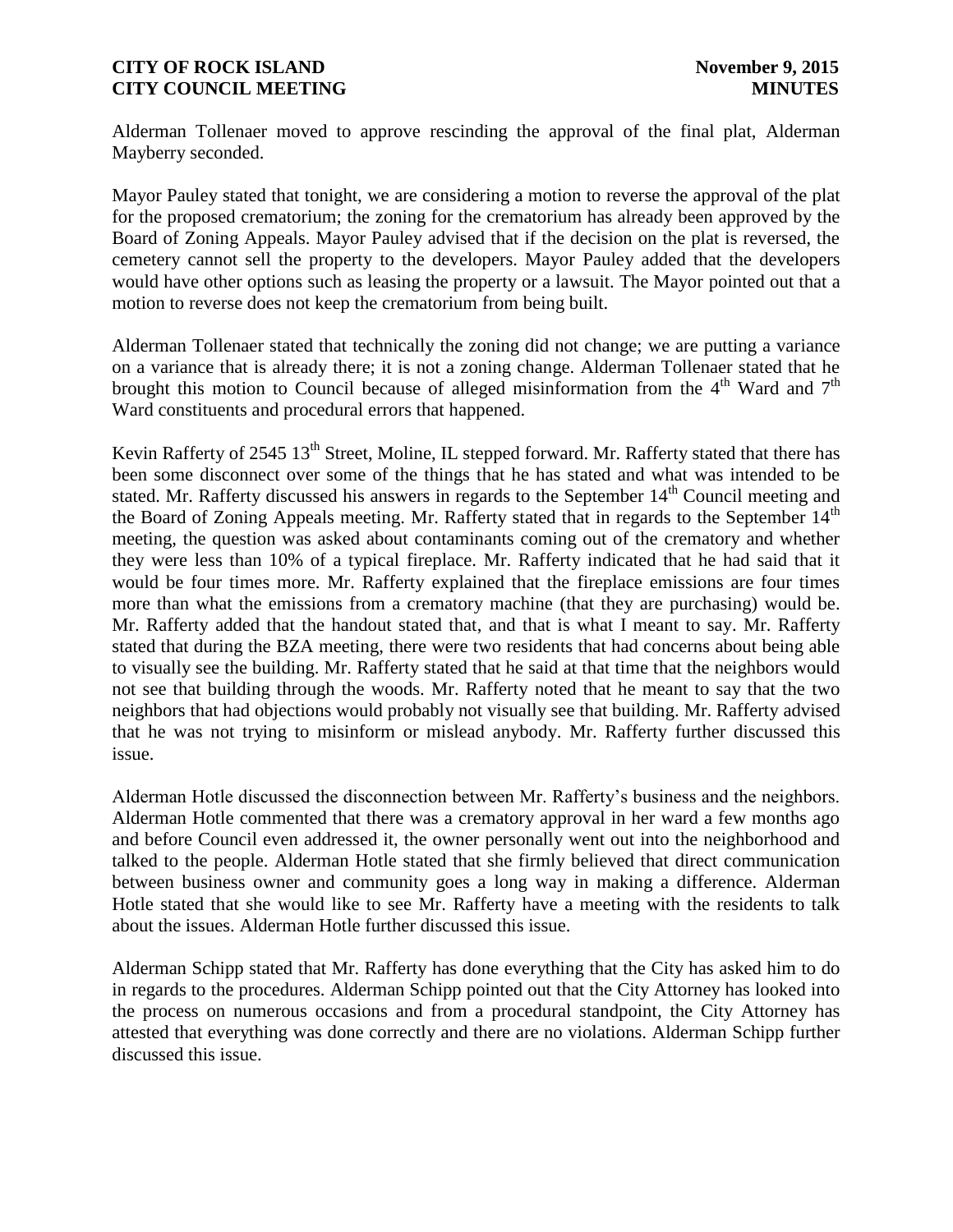Alderman Clark thanked Mr. Rafferty for showing up and stated that the citizens have been concerned for a while as to what was going on. Alderman Clark stated that Mr. Rafferty has set the record straight and explained it. Alderman Clark commented that now he feels comfortable with the situation moving forward.

Attorney Jerry Pepping from Silvis and representing the developer stepped forward.

Mayor Pauley inquired as to whether there was litigation on this item. Attorney Pepping stated no. Mayor Pauley stated that this was not good for the attorney to present; it should be the owners making the presentation and not legal representation at this point.

Attorney Pepping stated that they hope Council will not vacate the decision that was already voted on where there is a recorded plat. Mr. Pepping advised that human health is not affected; the IL EPA and Department of Public Health would be all over this if that were the case. Attorney Pepping further discussed this issue as it related to emissions, odor and crematory equipment.

Dennis Heggen of 3204 39<sup>th</sup> Avenue stepped forward. Mr. Heggen discussed the issue of not being notified about the proposed crematorium. Mr. Heggen noted that he lives 530 feet from where the facility is going to be. Mr. Heggen discussed Chapter 65 of the Illinois Statutes as it related to municipalities, zoning and regulations. Mr. Heggen also discussed the requirements for the notification component as it related to 250 feet. Mr. Heggen commented that he had talked to over 60 people in a two block area within 250 feet of Memorial Park Cemetery and commented that not one person knew about the proposed crematorium prior to the announcement in the newspaper. Mr. Heggen discussed the Board of Zoning Appeals (BZA) meeting as it related to misleading statements and testimony given as well as the Board of Zoning Appeals process and requirements. In addition, Mr. Heggen discussed crematory equipment and the cremation process as it related to emissions and mercury concerning dental amalgam fillings. Furthermore, Mr. Heggen discussed cremation equipment studies as it related to the time component for cremations.

Alderman Tollenaer and Alderman Foley discussed Chippiannock Cemetery's crematorium as it related to the direction of the wind concerning emissions, odors and cremations.

Angela Daugherty of 4000 30<sup>th</sup> Street stepped forward. Ms. Daugherty expressed concerns about not being notified on this whole issue. Ms. Daugherty also voiced concerns in regards to the crematory as it related to emissions, mercury, odor, and the long term impact it would have on health, the environment and property values. Ms. Daugherty stated that she does not want this crematory in her neighborhood.

Linda Chandler of 3 Knoll Court stepped forward. Ms. Chandler voiced concerns in opposition to the crematorium, and expressed concern in regards to the City Council not being concerned about the residents of Rock Island and the neighborhood where the crematory will be built.

Ametra Carrol-Castaneda of 2950 Valley Drive stepped forward. Ms. Carrol-Castaneda expressed concerns about the mismanagement and misinformation in regards to the crematory.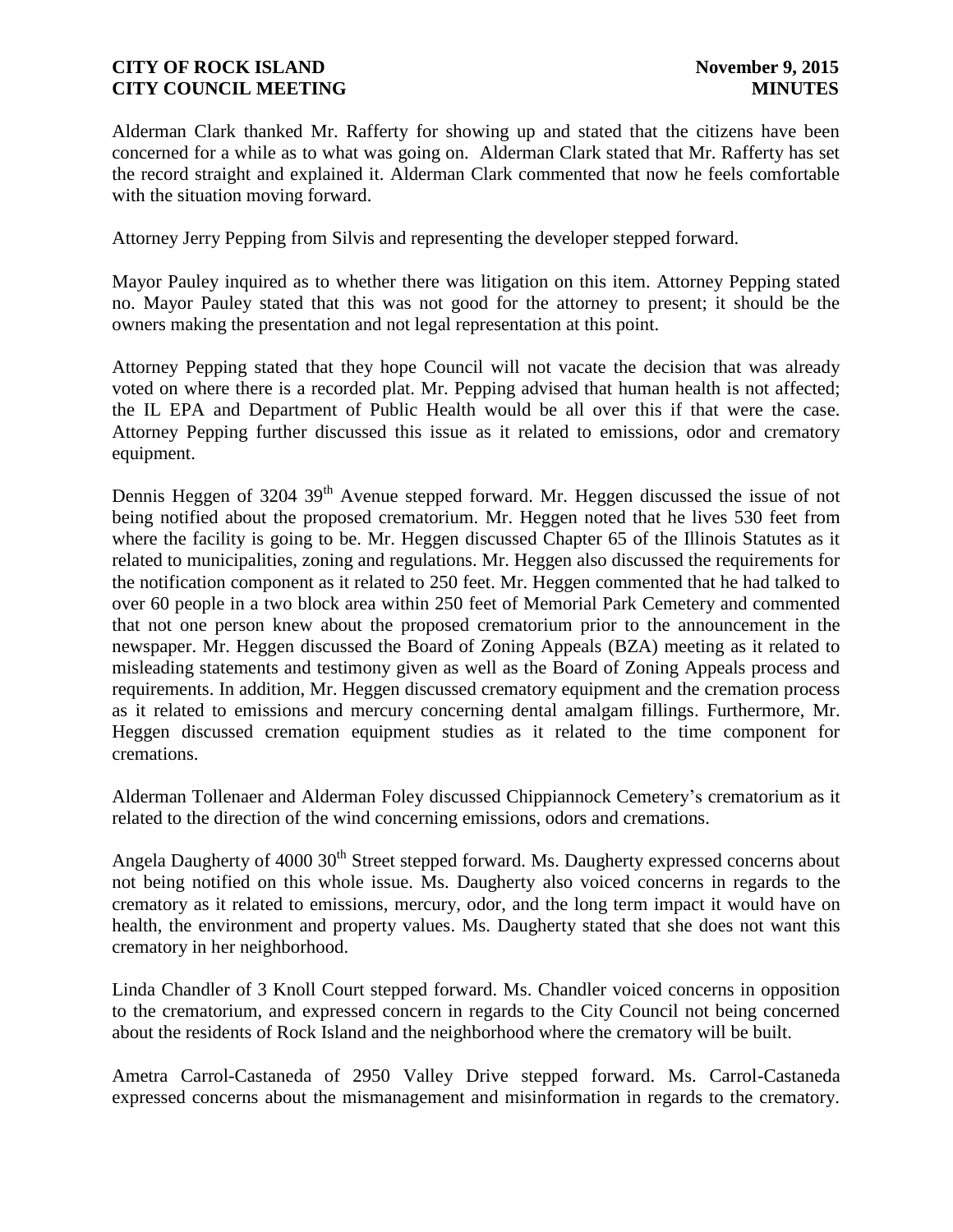Ms. Carrol-Castaneda also voiced concerns in regards to property values. Ms. Carrol-Castaneda stated that she was not notified about the crematorium and was opposed to the crematorium.

Jim Brandmeyer of 2324 29 ½ Street stepped forward. Mr. Brandmeyer stated that he wasn't on either side of the issue in regards to the crematorium and was glad that Council was letting everyone talk.

Kevin Finnery from Cremation Systems at 15660 LaSalle Street, South Holland, IL. stepped forward. Mr. Finnery stated that most of the information that he has heard is misguided in regards to the mercury emissions. Mr. Finnery advised that as a manufacturer, they are required to submit to the EPA their standards for stack emissions. Mr. Finnery also explained the cremation process as it related to three phases, which includes ignition, burning and calcination. Mr. Finnery also discussed cremation equipment as it related to the whole process and mercury emissions. Mr. Finnery commented that there is not a measureable exposure in regards to mercury emissions.

Mr. Dennis Heggen stepped forward again and discussed human cremations as it related to mercury emissions and chemical emissions.

Heather Elliott of 24 Knoll Court stepped forward. Ms. Elliott read a letter from one of the neighbors opposing the crematory. Ms. Elliott discussed emissions and odor in regards to the proposed crematory on  $30<sup>th</sup>$  Street. Ms. Elliott also expressed concerns about some of the testimony from the Board of Zoning Appeals meeting as it related to whether or not it was factual information.

Mr. Finnery stepped forward again and discussed the chemical composition of cremated remains as it related to emissions.

Mr. Rafferty stepped forward again and discussed the scientific evidence in regards to crematories and emissions. Mr. Rafferty stated that he wants to bring business to Rock Island and pay taxes. Mr. Rafferty also discussed the process for the notification requirement. Mr. Rafferty stated that they did everything that the City asked them to do. Mr. Rafferty indicated that he is not coming to Rock Island to make money; he is coming to Rock Island to be a businessman, to support his family, and to offer services that are needed. Mr. Rafferty added that he would love to have the business in Rock Island.

Mr. Larry Hunter of 1213 15<sup>th</sup> Street stepped forward. Mr. Hunter stated that these neighbors are trying to protect their neighborhood and the majority should rule.

Dennis Heggen stepped forward again and discussed testing of the cremation systems as it related to the time component for cremations.

Heather Elliott stepped forward again and discussed moving the crematory from a residential area to an industrial area.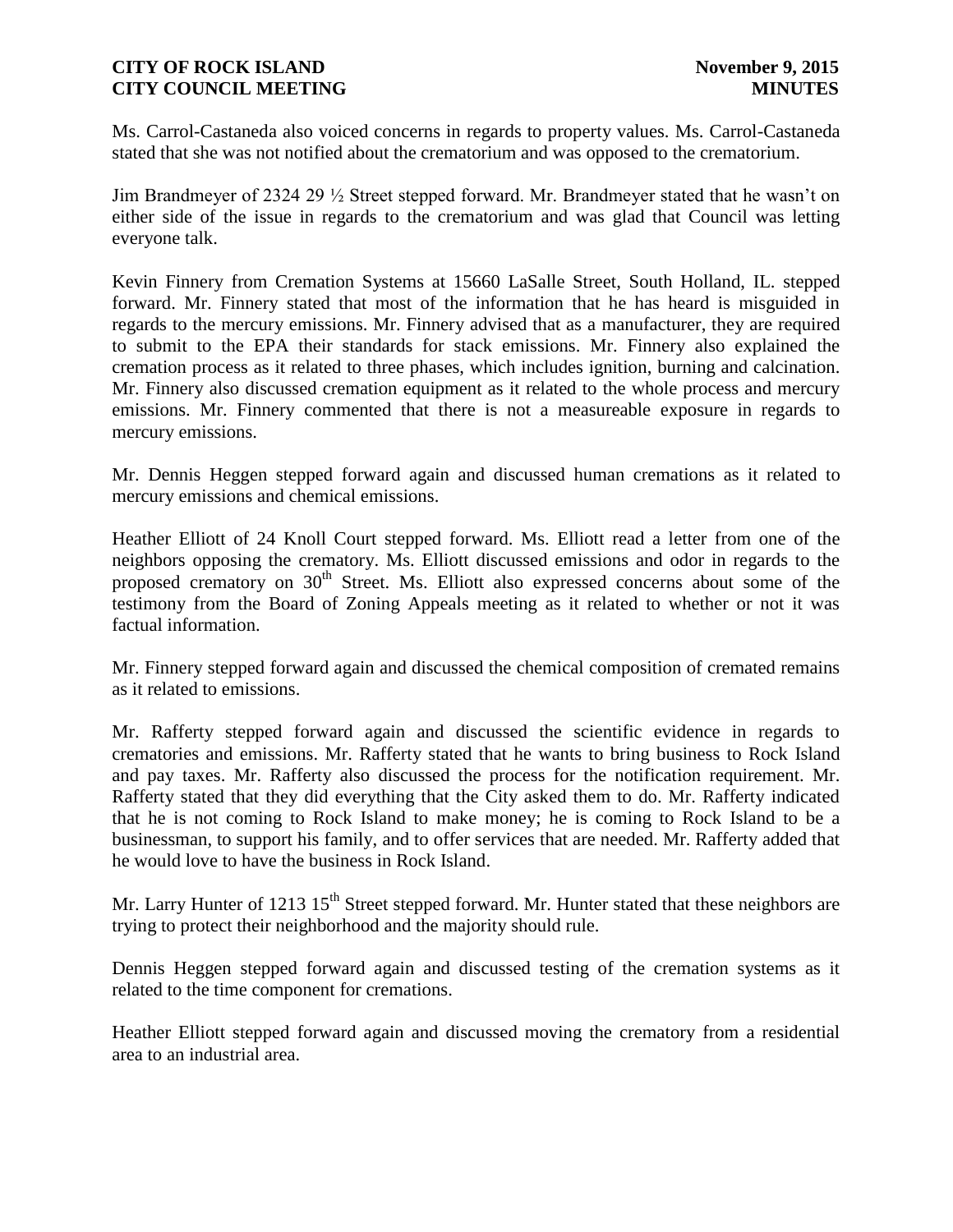Mr. Finnery stepped forward again and discussed a report on testing that was not affiliated with their company's equipment systems.

Pauline Hartung of 3900 32<sup>nd</sup> Street stepped forward. Ms. Hartung suggested that they build the crematory on the other side of the cemetery near Blackhawk Road and not up on the hill in their neighborhood.

At 8:50 pm, Mayor Pauley called for a five minute break. At 8:55 pm, the meeting resumed.

Robin Stone of 5 Knoll Court stepped forward. Ms. Stone voiced concerns in regards to the crematory and was concerned for the safety of the neighbors and her family. Ms. Stone discussed the crematory as it related to moving it to a different location.

Linda Chandler stepped forward again and inquired as to whether there would be any emissions or odors.

Mr. Finnery stepped forward again and stated that he was unaware of any odors, but there are emissions.

Ms. Chandler also voiced concerns about her disappointment over this whole issue.

Mr. Rafferty stepped forward again and stated that he did not expect the neighborhood to be this volatile as it is to this project. Mr. Rafferty added that he would never put anyone at risk and this is only based on scientific evidence; there are no health risks that have been found. Mr. Rafferty commented that if there were health risks, this project would be pulled off the table. Mr. Rafferty advised that he was invited by Memorial Park Cemetery to their property. Mr. Rafferty further discussed this issue.

Alderman Austin inquired upon the City Attorney to discuss the procedures.

City Attorney Morrison discussed the whole timeline as it related to the process, procedures and requirements concerning the crematorium. After much discussion on this issue, City Attorney Morrison advised that he could not find anything from a procedural standpoint that was not followed according to the City's ordinances. Council and City Attorney Morrison further discussed this issue.

City Attorney Morrison stated that the basis for his recommendation to not rescind was that all procedures were followed correctly and it would put the City in jeopardy in regards to individuals that have relied on going through the process. City Attorney Morrison further discussed this issue.

Alderman Schipp stated that we are obligated as policy makers to respect the procedures and to respect the best scientific information there is in regards to the health of the citizens, and that has been done by this Council. Alderman Schipp commented that all of the requirements were met with this process. Alderman Schipp further discussed this issue.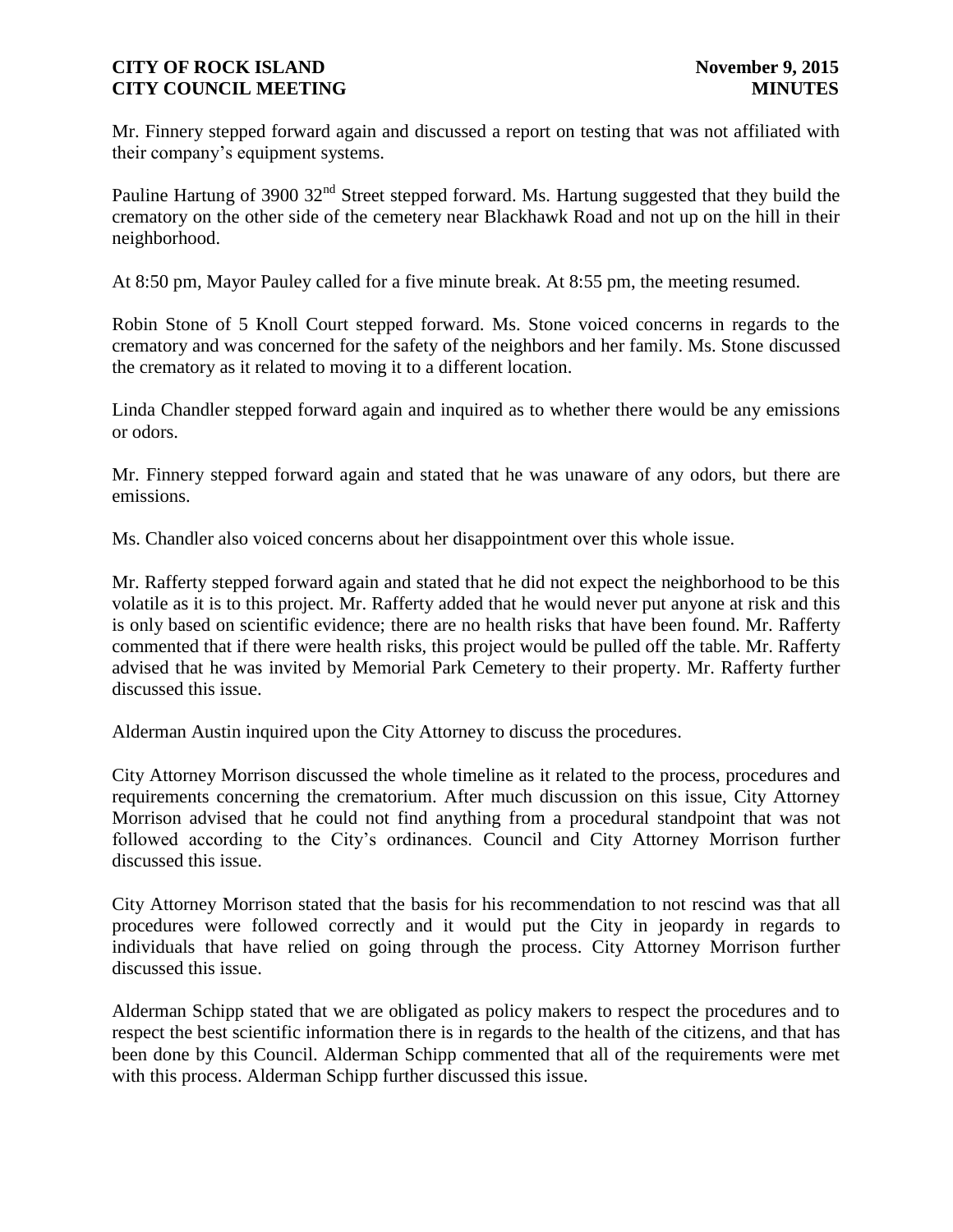Council discussed scientific evidence and property values.

Mr. Heggen stepped forward again and discussed property values. Mr. Heggen also inquired about what was the correct process for having a crematorium in Rock Island. City Attorney Morrison explained the correct process and requirements. Mr. Heggen further discussed his concerns in regards to the crematorium.

Alderman Hotle stated that she believed the City followed the procedures and inquired to Mr. Heggen that if the City would do this all over again step by step as to how Mr. Heggen feels it should be handled, would it change the way he felt about the situation. Mr. Heggen stated that he didn't know, and he could not answer for everyone.

Alderman Hotle and Mr. Heggen discussed the notification requirement as it related to 250 feet.

Alderman Austin stated that neighbors from both the  $4<sup>th</sup>$  and  $7<sup>th</sup>$  wards have contacted him, and some people had positive comments and some people had negative comments. Alderman Austin stated that the scientific evidence tips the scales in favor of not being a health concern but at the same time, Mr. Rafferty's willingness to talk and meet with the neighbors is going to allow for me to support the motion to put this on hold and not kill it; when it is ready to come back, it will come back.

Alderman Foley, Alderman Austin and City Attorney Morrison discussed the motion on the floor.

Alderman Foley advised that Council voted for the crematorium on  $21<sup>st</sup>$  Street and  $7<sup>th</sup>$  Avenue in a very condensed neighborhood. Alderman Foley added that there are two crematoriums in his ward. Alderman Foley stated that if this item is voted on tonight to rescind, Council may want to go back and rescind the vote for the crematorium in the Broadway district. Alderman Foley commented that he will support this crematory and he has never been made aware of any issue with the crematories in his ward. Alderman Foley further discussed this issue. Alderman Foley reiterated that he will be voting to not rescind this item.

Alderman Hotle stated that she cares about every citizen in Rock Island. Alderman Hotle stated that if there were any health risks or issues or if the process was not handled correctly then she would vote to rescind this item. Alderman Hotle commented that going back and redoing the process would not change the concerns that people have. After more discussion on this subject, Alderman Hotle stated that she will be voting with Alderman Foley to not rescind this item.

Alderman Clark stated that the science does not warrant rescinding this item. Alderman Clark added that he didn't think anyone's health will be at risk. Alderman Clark stated that he will vote with Alderman Foley to not rescind this item.

Alderman Mayberry stated that he has listened to the pros and cons; these people have come here because they are hurting and have a situation. Council needs to listen to the people in the City. Alderman Mayberry stated that he will be voting to rescind this item.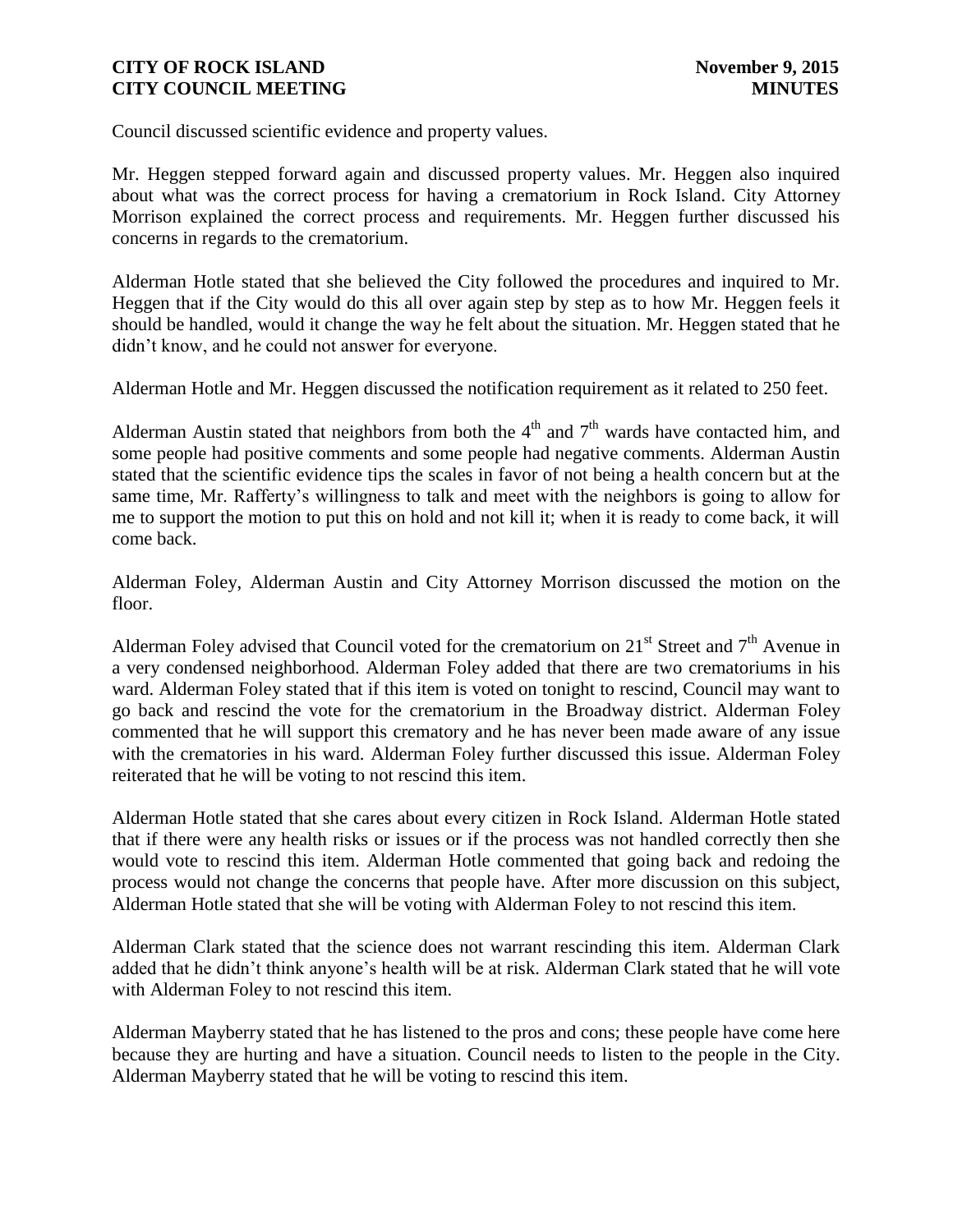After much discussion, the motion to rescind failed by the following Aye and No vote; those voting Aye being; Alderman Tollenaer, Alderman Austin and Alderman Mayberry; those voting No, Alderman Foley, Alderman Hotle, Alderman Schipp and Alderman Clark.

Agenda Item #19 **Other Business.**

Alderman Mayberry stated that he has been in the newspaper four times. It was noted that Alderman Mayberry was not asking that he receive a raise. Alderman Mayberry stated that he could not get a raise until 2019 in which the newspaper did not state that. Alderman Mayberry advised that the people who will get a raise will be the people that get elected in 2017. Alderman Mayberry further discussed this subject.

At 9:55 pm, Alderman Tollenaer excused himself from the meeting.

City Attorney Morrison discussed the motion that was made to rescind item #17, which was defeated. City Attorney Morrison advised that Alderman Schipp believes that it would be appropriate for him and from a procedural standpoint to make a motion in the affirmative to follow the recommendation and not rescind. City Attorney Morrison stated that it would be for clarification purposes and this would be appropriate.

At this time, Alderman Schipp moved to not rescind the approval of the final plat, Alderman Foley seconded. The motion carried by the following Aye and No vote; those voting Aye being; Alderman Foley, Alderman Hotle, Alderman Schipp and Alderman Clark; those voting No, Alderman Austin and Alderman Mayberry. Alderman Tollenaer was absent.

Heather Elliott stepped forward again and discussed Article 5 of the zoning ordinance as it related to the Board of Zoning Appeals process concerning the proposed crematorium on  $30<sup>th</sup>$ Street. Ms. Elliott also expressed concerns in regards to odors concerning the crematorium. In addition, Ms. Elliott discussed crematory equipment.

City Attorney Morrison discussed the procedures as it related to the Board of Zoning Appeals.

Alderman Foley discussed Chippiannock Cemetery as it related to their crematory equipment.

Angela Daugherty stepped forward again and stated to Council that they should be sympathetic to what the neighbors will go through in regards to the proposed crematorium.

Mr. Brandmeyer stepped forward again and thanked Alderman Mayberry for clarifying the wage issue.

Robin Stone stepped forward again and voiced concerns in regards to the tax money that the City will lose if the crematory is built.